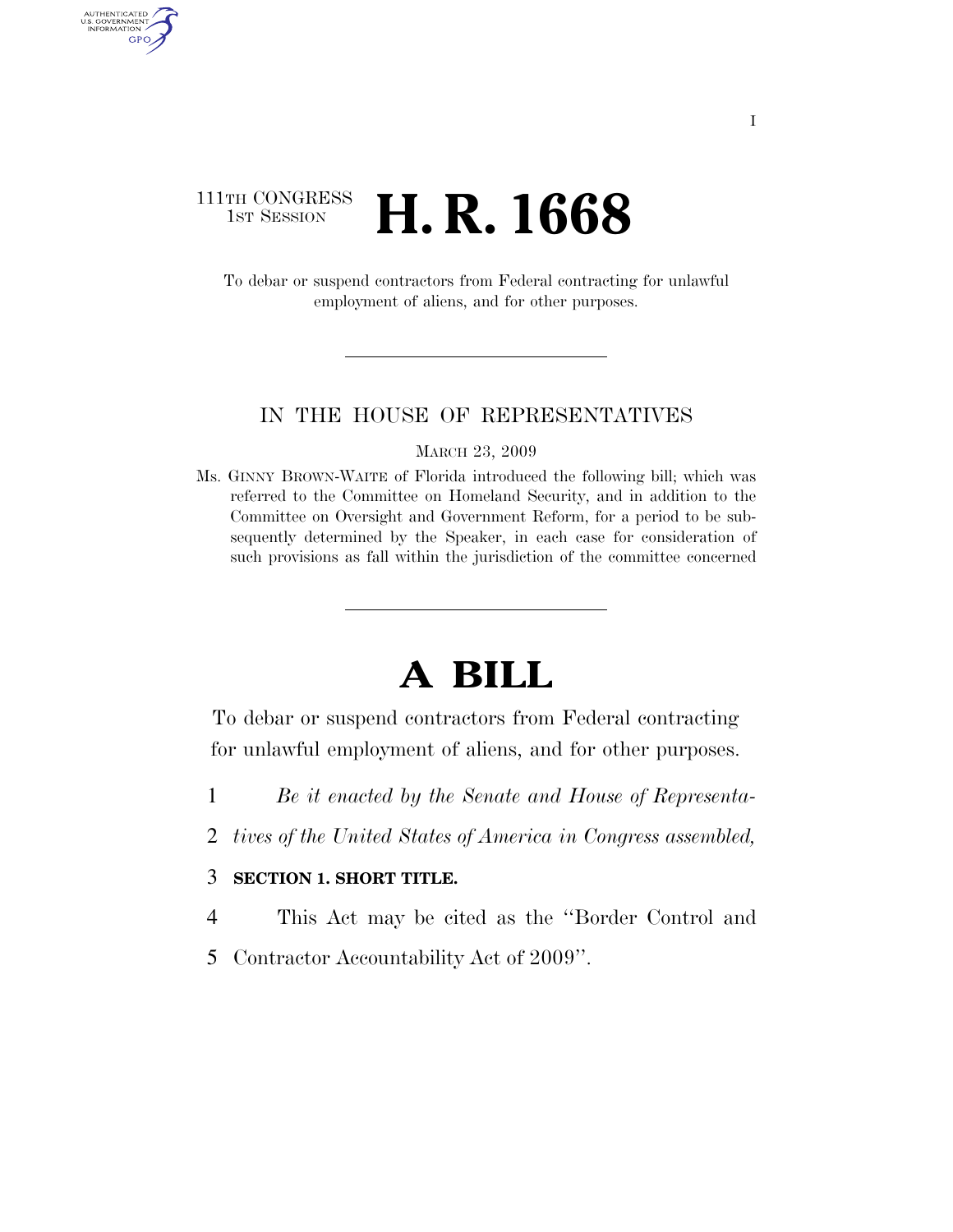## **SEC. 2. DEBARMENT OR SUSPENSION FROM FEDERAL CON- TRACTING FOR EMPLOYMENT OF ILLEGAL ALIENS.**

 (a) REQUIREMENT.—In the case of a contract award- ed by an Executive agency, if the head of the agency deter- mines, by a preponderance of the evidence, that the con- tractor performing the contract directly employed, or had knowledge of a subcontractor's employment of, any alien whose immigration status does not authorize the alien to be so employed, the head of the agency shall—

 (1) debar or suspend the contractor in accord-ance with the Federal Acquisition Regulation; and

 (2) terminate the contract in accordance with the Federal Acquisition Regulation, unless the con- tractor or subcontractor, as the case may be, agrees 16 to terminate the employment of any such alien.

 (b) PERIOD OF DEBARMENT OR SUSPENSION.—The period of debarment or suspension under subsection (a) shall be 3 years.

 (c) ANNUAL REPORT.—The head of each Executive agency shall submit to Congress each year a report de-scribing—

 (1) the contractors that the agency has debarred or suspended pursuant to this section;

 (2) the contracts that the agency has termi-nated pursuant to this section; and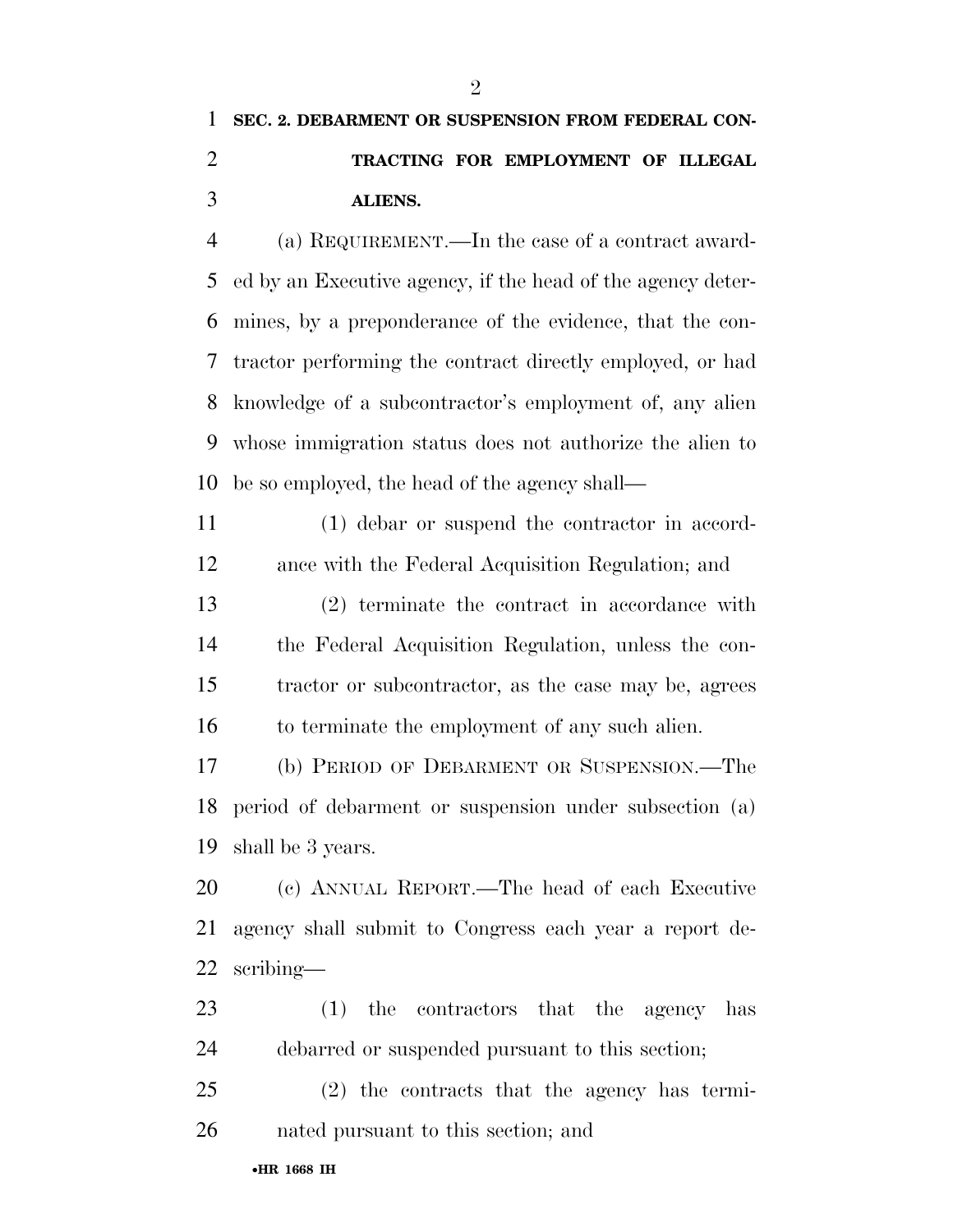(3) any cost implications of debarments, sus- pensions, or terminations of contracts referred to in 3 paragraphs  $(1)$  and  $(2)$ .

 (d) DEFINITION.—In this section, the term ''Execu- tive agency'' has the meaning provided in section 105 of title 5, United States Code.

#### **SEC. 3. SMALL BUSINESS ADMINISTRATION LIAISON.**

 (a) ESTABLISHMENT.—The Secretary of Homeland Security shall establish the position of Small Business Ad- ministration Liaison within United States Immigration and Customs Enforcement.

 (b) FUNCTIONS.—The Liaison shall, in consultation with the Administrator of the Small Business Administra- tion, ensure that the Small Business Administration does not make or guarantee a loan to an alien who is unlawfully present in the United States.

## **SEC. 4. TRANSPORT OF ALIENS UNLAWFULLY PRESENT IN THE UNITED STATES.**

 (a) TRANSPORT.—The Secretary of Homeland Secu- rity is authorized to enter into contracts with private enti- ties for the purpose of providing secure domestic transport of aliens who are apprehended at or along the inter- national land or maritime borders of the United States from the custody of the Border Patrol to detention facili-ties.